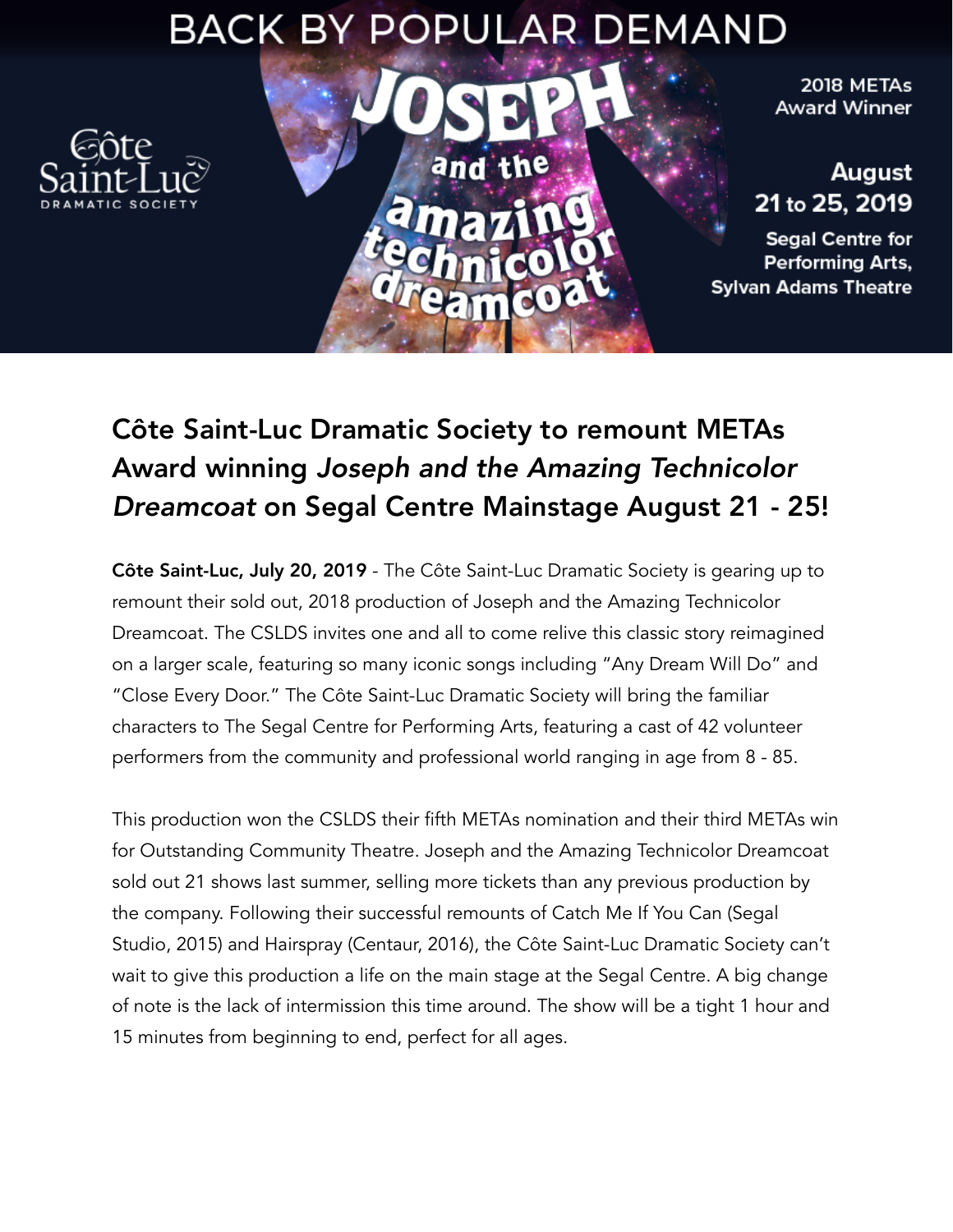"I am so proud of the award winning company we've built over the past eight years," said artistic director Anisa Cameron, who will be reimagining the production for it's larger venue. This remount of "*Joseph and the Amazing Technicolor Dreamcoat* offers us an opportunity to produce this show on a scale that will embody the spirit of community theatre, while challenging our Cast, Production and Creative Teams to continue to produce excellent, artistically rich and fulfilling work.

Returning in the title role is Sam Boucher, will literally be flying in for our production from The Stephenville Theatre in Newfoundland and flying back out again to return to his second year in Musical Theatre Performance at the prestigious, Sheridan College. A CSLDS veteran (*Hairspray, The Producers, Little Shop of Horrors*), he has made our dreams come true returning as Joseph! The show also stars Nicole Arrage (*Little Shop of Horrors, Cabaret*) and Jeanne Motulsky, whose portrayal of Sally Bowles, in this summer's Cabaret brought the house to tears, will both be portraying the show's Narrator. Actors of all ages round out the cast, including a small chorus of children between the ages of 8 and 13.

"I am thrilled that we will be presenting this biblical story and supporting education in our community," said Mayor Mitchell Brownstein, one of the show's producers. "Youth are the future of our community and including children in our cast is part of our mission of bringing the joy of theatre to people of all ages."

The Remount is August 21 - 25 for only 7 shows. Dynamic ticketing is happening right now! Until August 3rd, theatre goers can get discounted tickets at the Segal Centre Box Office. Tickets will go to regular pricing on August 4th. Please visit or call the Segal Centre Box Office: 514.739.7944, 5170 Côte Ste-Catherine Or online at segalcentre.org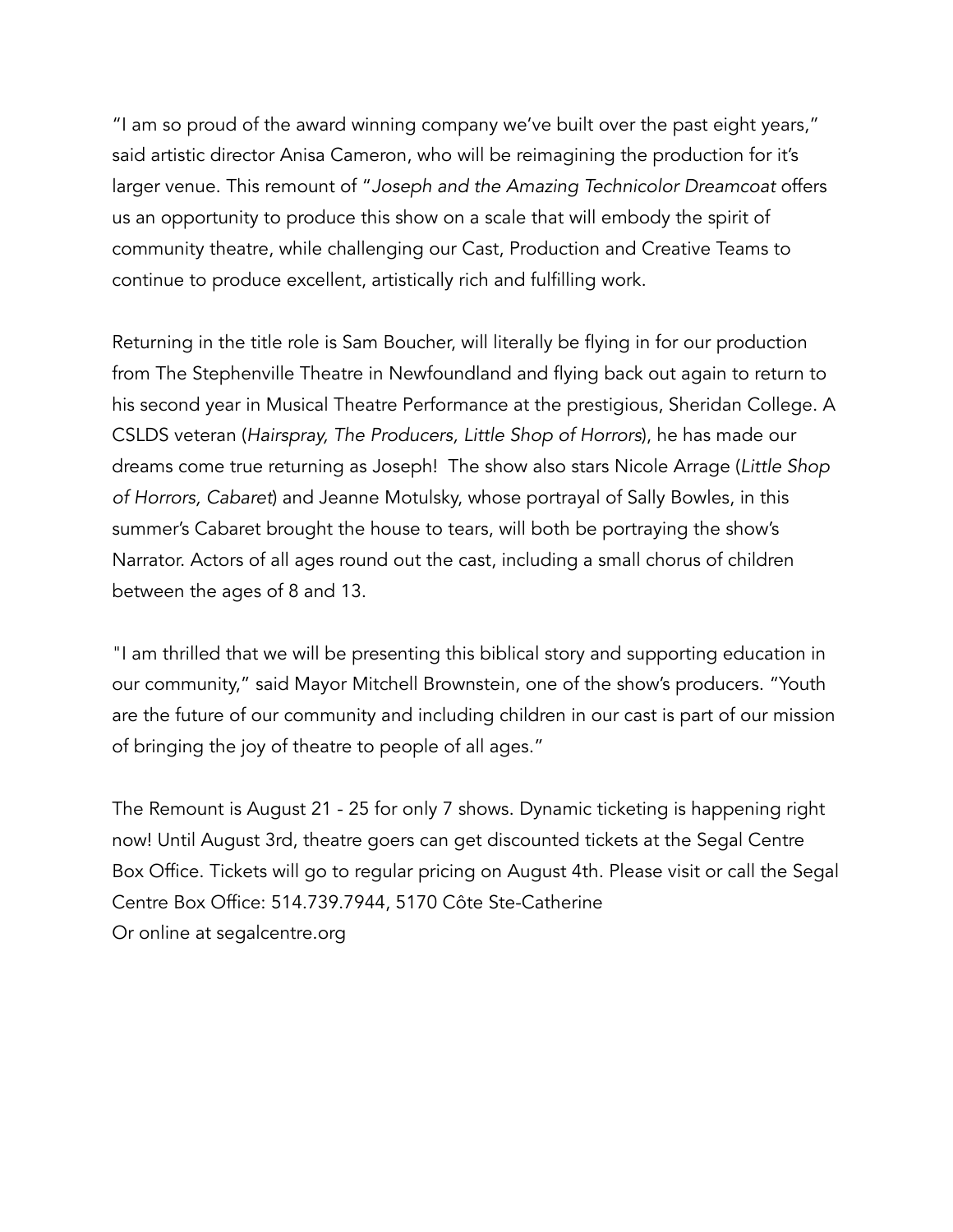## Production and Creative Team

Producers - Mitchell Brownstein Mitch Kujavsky

Director - Anisa Cameron Musical Director - Nick Burgess Associate Musical Director - Benjamin Kwong Choreographer - Alexia Gourd Costume Design - Elyse Malo Set and Props Design - Rachel- Anne Germinario Lighting Design - Linda Babins Sound Design - Cristobal Urbina Technical Director - Scott Drysdale and Dave Surrette

## CAST

| Joseph                       | <b>Sam Boucher</b>         |
|------------------------------|----------------------------|
| <b>Narrator</b>              | Jeanne Motulsky            |
| <b>Narrator</b>              | Nicole Arrage              |
| Pharoah                      | <b>Marc Ducusin</b>        |
| Jacob                        | <b>Steve Korolnek</b>      |
| Potiphar                     | <b>Mitchell Brownstein</b> |
| Potiphar's Wife/Jacob's Wife | Karyn Pellatt-Caron        |
| Reuben                       | Ryan Kligman               |
| Simeon                       | <b>Kenny Stein</b>         |
|                              | <b>Mikey Samra</b>         |
| Judah                        | Justin Johnson             |
| Levi/Baker                   | Alexandra lanuzzi          |
| Naphtali/Butler              | <b>Shaun Nishmas</b>       |
| Gad                          | <b>Sam Melnick</b>         |
| Benjamin                     | Jonah Zoldan               |